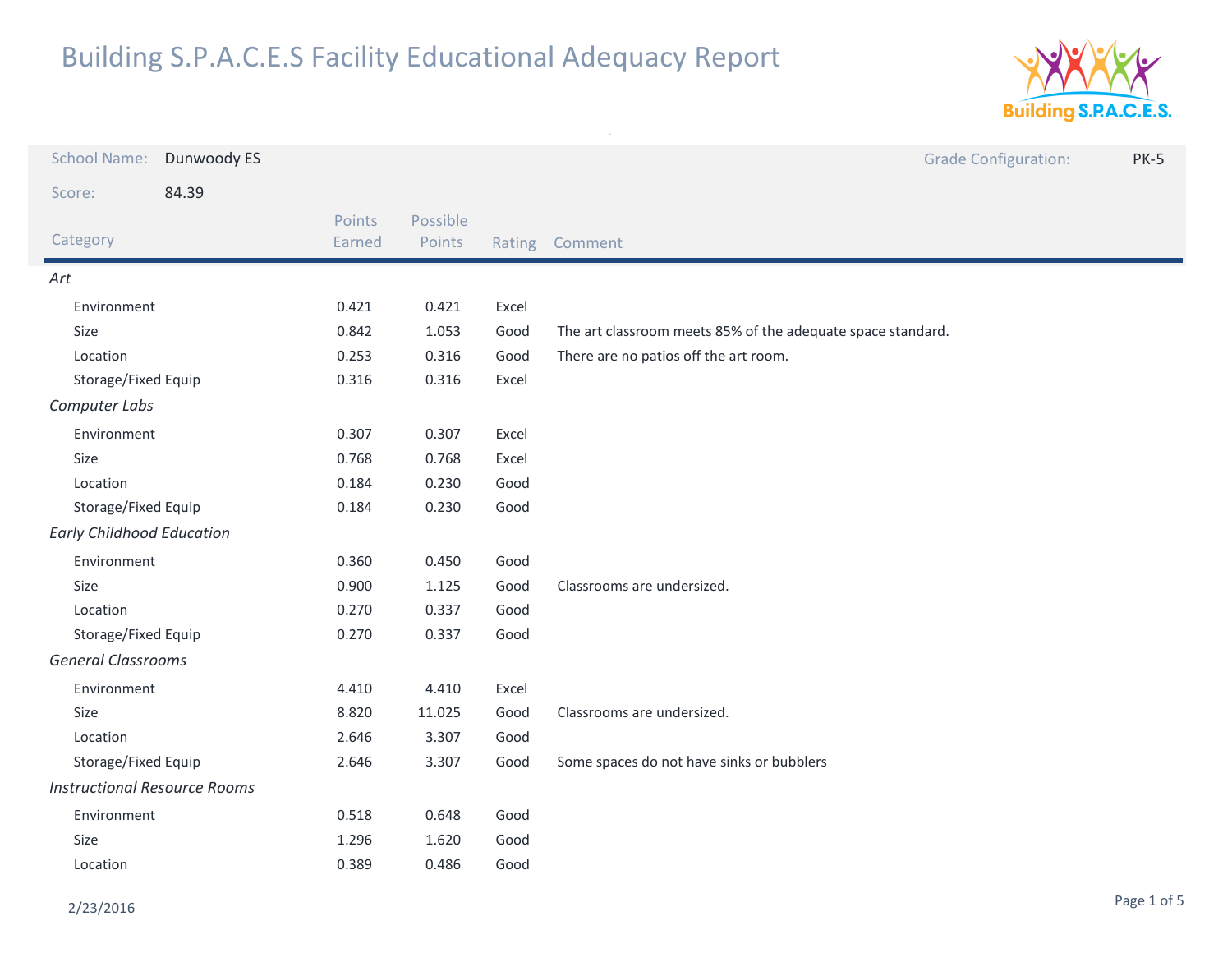

| <b>School Name:</b>                 | Dunwoody ES                     |                  |                    |       | <b>Grade Configuration:</b><br><b>PK-5</b>                                      |
|-------------------------------------|---------------------------------|------------------|--------------------|-------|---------------------------------------------------------------------------------|
| Score:                              | 84.39                           |                  |                    |       |                                                                                 |
| Category                            |                                 | Points<br>Earned | Possible<br>Points |       | Rating Comment                                                                  |
| <b>Instructional Resource Rooms</b> |                                 |                  |                    |       |                                                                                 |
| Storage/Fixed Equip                 |                                 | 0.000            | 0.486              | Unsat | The storage the space is inadequate.                                            |
|                                     | Kindergarten & Pre-Kindergarten |                  |                    |       |                                                                                 |
| Environment                         |                                 | 0.375            | 0.375              | Excel |                                                                                 |
| Size                                |                                 | 0.751            | 0.938              | Good  |                                                                                 |
| Location                            |                                 | 0.225            | 0.282              | Good  |                                                                                 |
| Storage/Fixed Equip                 |                                 | 0.225            | 0.282              | Good  |                                                                                 |
| <b>Learning Environment</b>         |                                 |                  |                    |       |                                                                                 |
| Learning Style Variety              |                                 | 4.500            | 4.500              | Excel |                                                                                 |
| <b>Interior Environment</b>         |                                 | 1.800            | 1.800              | Excel |                                                                                 |
| <b>Exterior Environment</b>         |                                 | 1.350            | 1.350              | Excel | The art room has a full patio.                                                  |
| Environment                         |                                 | 0.877            | 0.877              | Excel |                                                                                 |
| Media Center                        |                                 |                  |                    |       |                                                                                 |
| Size                                |                                 | 1.425            | 2.193              | Fair  | The media center meets 71% of the adequate space standard.                      |
| Location                            |                                 | 0.329            | 0.658              | Poor  | The Media is located across from the gym and next to the kitchen and cafeteria. |
| Storage/Fixed Equip                 |                                 | 0.526            | 0.658              | Good  |                                                                                 |
| Music                               |                                 |                  |                    |       |                                                                                 |
|                                     | Environment                     |                  | 0.667              | Excel |                                                                                 |
| Size                                |                                 | 1.333            | 1.667              | Good  | Music space meets 85% of the adequate space standard.                           |
| Location                            |                                 | 0.400            | 0.500              | Good  |                                                                                 |
| Storage/Fixed Equip                 |                                 | 0.400            | 0.500              | Good  |                                                                                 |
| <b>Performing Arts</b>              |                                 |                  |                    |       |                                                                                 |
| Environment                         |                                 | 0.435            | 0.544              | Good  | The stage has ADA access in the rear only.                                      |
| Size                                |                                 | 1.088            | 1.360              | Good  |                                                                                 |
|                                     |                                 |                  |                    |       |                                                                                 |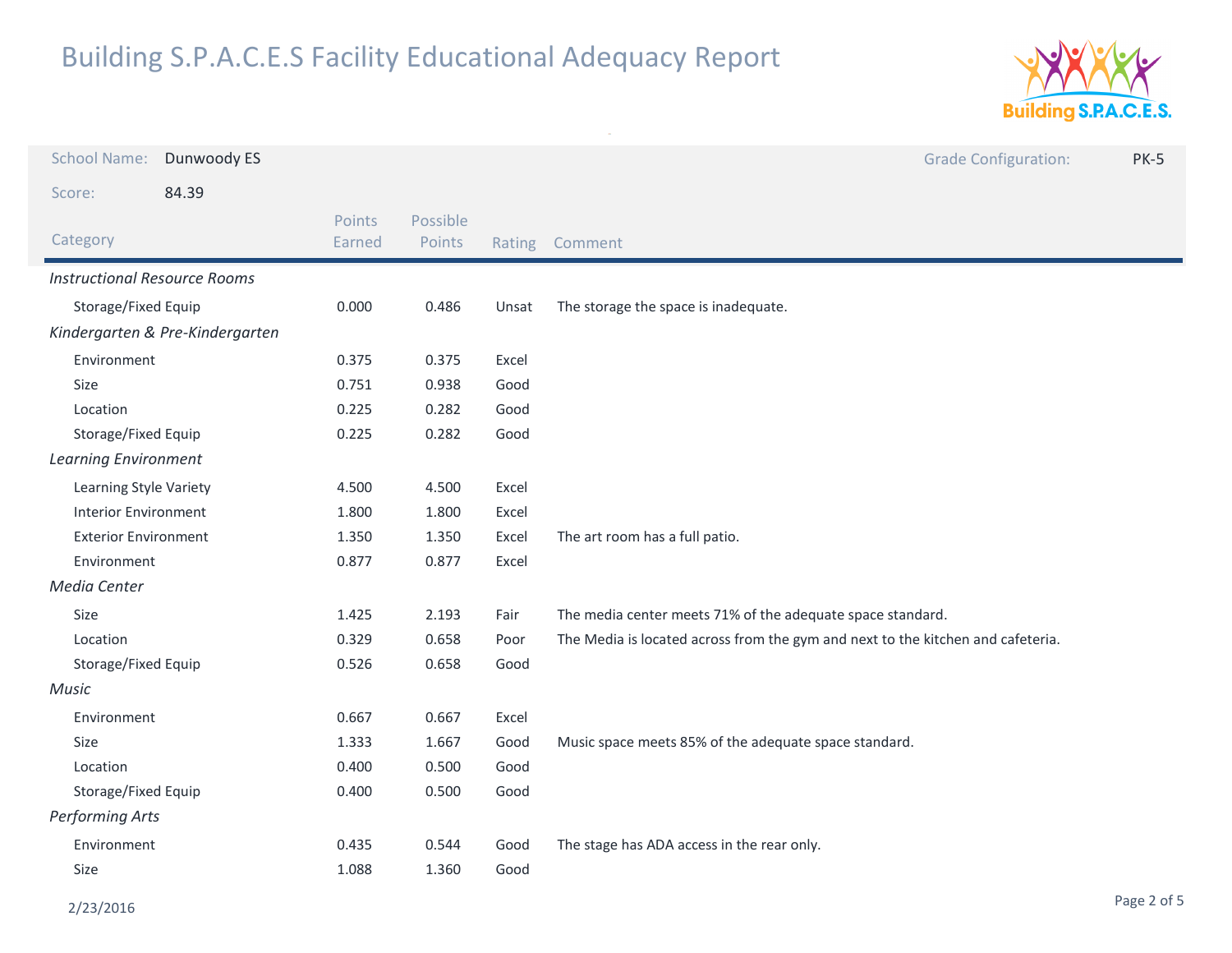

| <b>School Name:</b>              | Dunwoody ES |                  |                    |       | <b>Grade Configuration:</b><br><b>PK-5</b>                                                                                                                                                |
|----------------------------------|-------------|------------------|--------------------|-------|-------------------------------------------------------------------------------------------------------------------------------------------------------------------------------------------|
| 84.39<br>Score:                  |             |                  |                    |       |                                                                                                                                                                                           |
| Category                         |             | Points<br>Earned | Possible<br>Points |       | Rating Comment                                                                                                                                                                            |
| Performing Arts                  |             |                  |                    |       |                                                                                                                                                                                           |
| Location                         |             | 0.326            | 0.408              | Good  |                                                                                                                                                                                           |
| Storage/Fixed Equip              |             | 0.326            | 0.408              | Good  |                                                                                                                                                                                           |
| <b>Physical Education</b>        |             |                  |                    |       |                                                                                                                                                                                           |
| Environment                      |             | 1.728            | 1.728              | Excel |                                                                                                                                                                                           |
| Size                             |             | 3.456            | 4.320              | Good  |                                                                                                                                                                                           |
| Location                         |             | 1.037            | 1.296              | Good  |                                                                                                                                                                                           |
| Storage/Fixed Equip              |             | 1.037            | 1.296              | Good  |                                                                                                                                                                                           |
| <b>Science</b>                   |             |                  |                    |       |                                                                                                                                                                                           |
| Environment                      |             | 0.450            | 0.450              | Excel |                                                                                                                                                                                           |
| Size                             |             | 1.125            | 1.125              | Excel |                                                                                                                                                                                           |
| Location                         |             | 0.337            | 0.337              | Excel |                                                                                                                                                                                           |
| Storage/Fixed Equip              |             | 0.270            | 0.337              | Good  |                                                                                                                                                                                           |
| Self-Contained Special Education |             |                  |                    |       |                                                                                                                                                                                           |
| Environment                      |             | 0.346            | 0.432              | Good  |                                                                                                                                                                                           |
| Size                             |             | 0.864            | 1.080              | Good  |                                                                                                                                                                                           |
| Location                         |             | 0.211            | 0.324              | Fair  | One elevator transports students from the special education classes down to the lower level. For<br>emergency egress, this is inadequate as it will take several trips and too much time. |
| Storage/Fixed Equip              |             | 0.211            | 0.324              | Fair  | Storage space in inadequate. There are no sinks or hot water. Restroom usage requires transport<br>to general population restrooms.                                                       |
| <b>Non-Instructional Spaces</b>  |             |                  |                    |       |                                                                                                                                                                                           |
| Administration                   |             | 1.842            | 2.302              | Good  |                                                                                                                                                                                           |
| Cafeteria                        |             | 3.600            | 4.500              | Good  |                                                                                                                                                                                           |
| Food Service and Prep            |             | 4.467            | 5.584              | Good  |                                                                                                                                                                                           |
| Clinic                           |             | 0.421            | 0.526              | Good  |                                                                                                                                                                                           |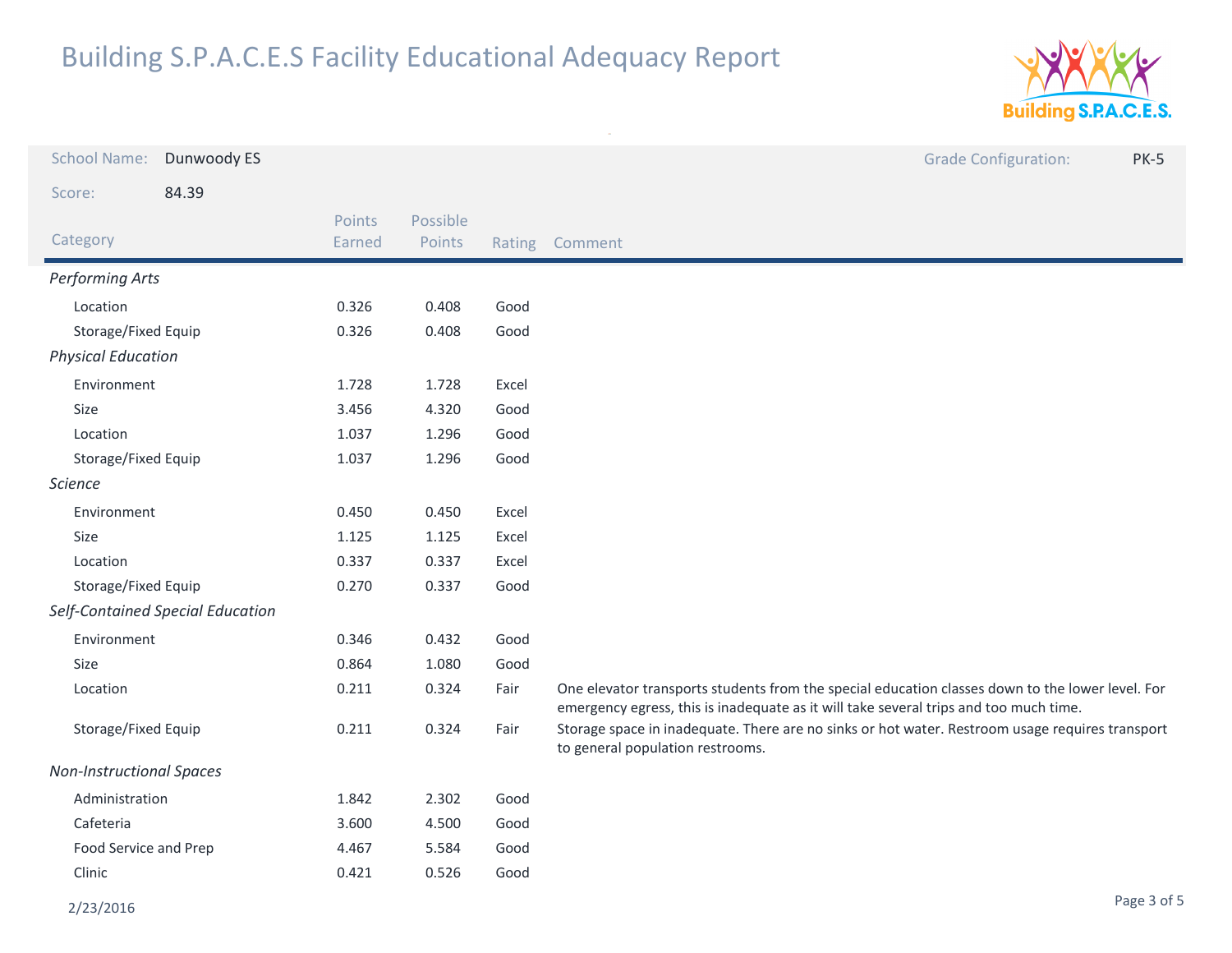

| <b>School Name:</b>                | Dunwoody ES                      |                  |                    |      | <b>Grade Configuration:</b><br><b>PK-5</b>                                                                                                                 |
|------------------------------------|----------------------------------|------------------|--------------------|------|------------------------------------------------------------------------------------------------------------------------------------------------------------|
| Score:                             | 84.39                            |                  |                    |      |                                                                                                                                                            |
| Category                           |                                  | Points<br>Earned | Possible<br>Points |      | Rating Comment                                                                                                                                             |
| <b>Non-Instructional Spaces</b>    |                                  |                  |                    |      |                                                                                                                                                            |
| Counseling                         |                                  | 0.211            | 0.263              | Good |                                                                                                                                                            |
|                                    | <b>Custodial and Maintenance</b> | 0.360            | 0.450              | Good |                                                                                                                                                            |
| <b>Student Restrooms</b>           |                                  | 0.639            | 0.798              | Good |                                                                                                                                                            |
|                                    | Faculty Work Space and Toilets   | 0.912            | 1.140              | Good |                                                                                                                                                            |
| <b>Outside Spaces</b>              |                                  |                  |                    |      |                                                                                                                                                            |
| Vehicular Traffic                  |                                  | 1.170            | 1.800              | Fair | Bus and car traffic are not separate.                                                                                                                      |
| Pedestrian Traffic                 |                                  | 0.701            | 0.876              | Good | There is no covered loading area.                                                                                                                          |
| Parking                            |                                  | 0.475            | 0.731              | Fair | There is not enough parking for daily operations.                                                                                                          |
| Play Areas                         |                                  | 1.685            | 2.107              | Good |                                                                                                                                                            |
| Safety and Security                |                                  |                  |                    |      |                                                                                                                                                            |
| Fencing                            |                                  | 0.440            | 0.677              | Fair | There is no fencing for the play area.                                                                                                                     |
| Signage & Way Finding              |                                  | 0.720            | 0.900              | Good |                                                                                                                                                            |
| Ease of Supervision                |                                  | 2.160            | 2.700              | Good |                                                                                                                                                            |
| <b>Controlled Entrances</b>        |                                  | 0.360            | 0.450              | Good | The office is to the side of the main doors. Visitors can enter the main foyer when someone is<br>leaving the foyer without going through the office area. |
| <b>Technology Readiness</b>        |                                  |                  |                    |      |                                                                                                                                                            |
| IDF & MDF Environment              |                                  | 1.500            | 1.500              | Good |                                                                                                                                                            |
| <b>Electrical Power</b>            |                                  | 1.000            | 1.000              | Good |                                                                                                                                                            |
| Equity of Access, Wireless & Drops |                                  | 1.000            | 1.000              | Good |                                                                                                                                                            |
| <b>LAN Connectivity</b>            |                                  | 1.500            | 1.500              | Good |                                                                                                                                                            |
| <b>WAN Backbone</b>                |                                  | 1.000            | 1.000              | Good |                                                                                                                                                            |
| <b>LAN-WAN Performance</b>         |                                  | 1.000            | 1.000              | Good |                                                                                                                                                            |
|                                    | Faculty & Staff Technology       | 1.000            | 1.000              | Good |                                                                                                                                                            |
| Laptop Carts                       |                                  | 1.000            | 1.000              | Good |                                                                                                                                                            |
| 2/23/2016                          |                                  |                  |                    |      | Page 4 of 5                                                                                                                                                |